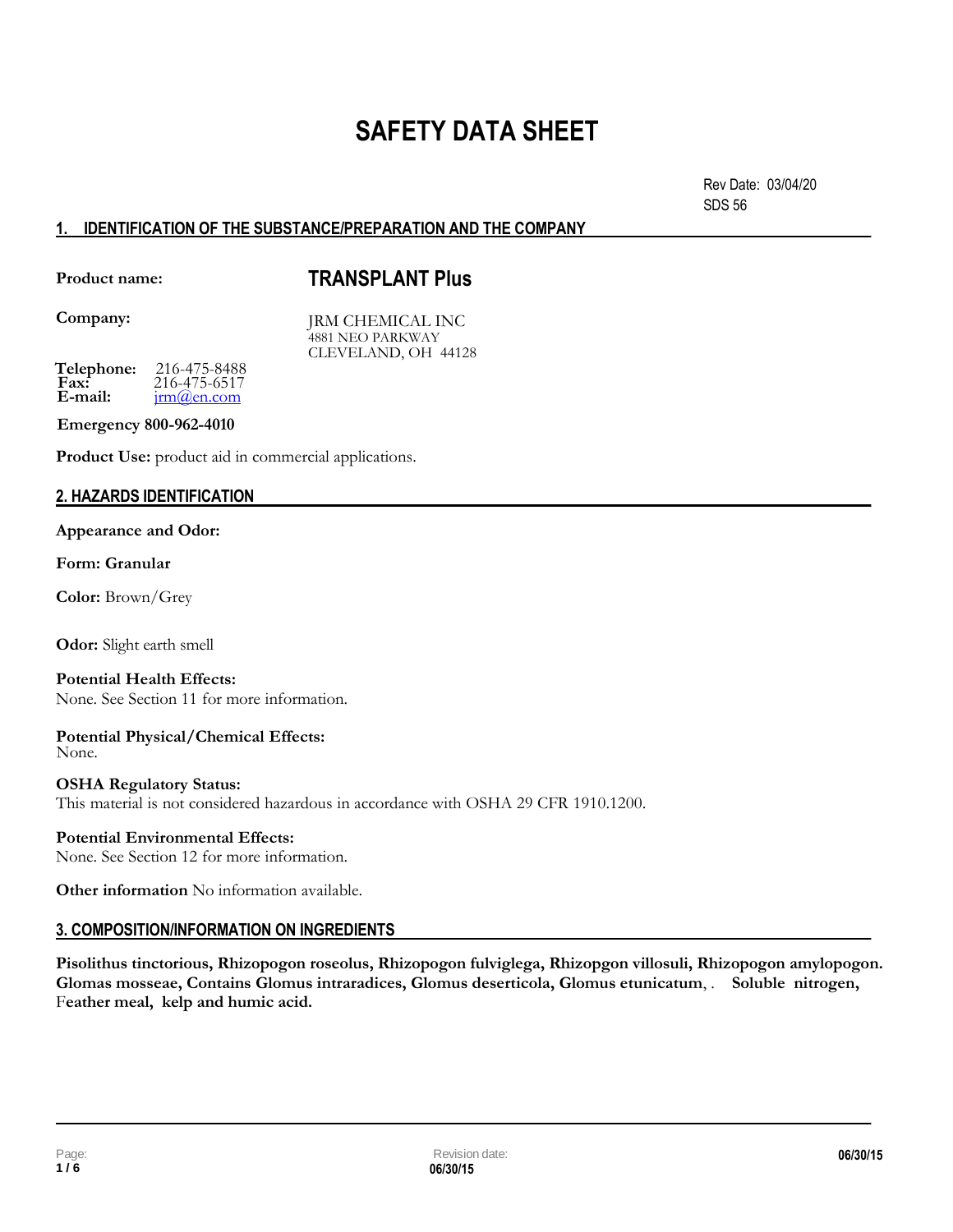## **Regulated Components:** None.

## **4. FIRST AID MEASURES**

**Inhalation:** Move to fresh air.

**Skin contact:** Wash with water and soap as a precaution. Get medical attention if irritation develops and persists.

**Eye contact:** Rinse thoroughly with plenty of water, also under the eyelids. Get medical attention.

**Ingestion:** Rinse mouth with water. Do not induce vomiting.

## **5. FIRE FIGHTING MEASURES**

**Suitable extinguishing media:** Water. Water spray. Foam. Dry powder. Carbon dioxide (CO2).

**Unsuitable extinguishing media:** None.

**Precautions:** Do not breath dust

**Special protective equipment for firefighters:** No special protective equipment required.

**Specific methods:** Keep personnel removed and upwind of fire.

**Specific hazards:** None

**Flash point (°C):** Not applicable.

**Auto ignition temperature (°C):** Not applicable.

## **6. ACCIDENTAL RELEASE MEASURES**

**Personal precautions:** No special precautions required.

**Environmental precautions:** None

**Methods for cleaning up:** Do not flush with water. Clean up promptly by sweeping or vacuum Keep in suitable and closed containers for disposal. After cleaning, flush away traces with water.

## **7. HANDLING AND STORAGE**

**Handling:** Avoid contact with skin and eyes. Avoid dust formation. Do not breathe dust. Wash hands before breaks and at the end of workday.

**Storage:** Keep in a dry, cool and well-ventilated place. The recommended storage temperature is 5-30 °C.

**Technical measures/Precautions:** No special precautions required.

**Incompatible products:** Strong oxidizing agents. Acids.

**Technical measures/Storage conditions:** Keep lid on unused product, store in cool, dry location.

## **8. EXPOSURE CONTROLS / PERSONAL PROTECTION**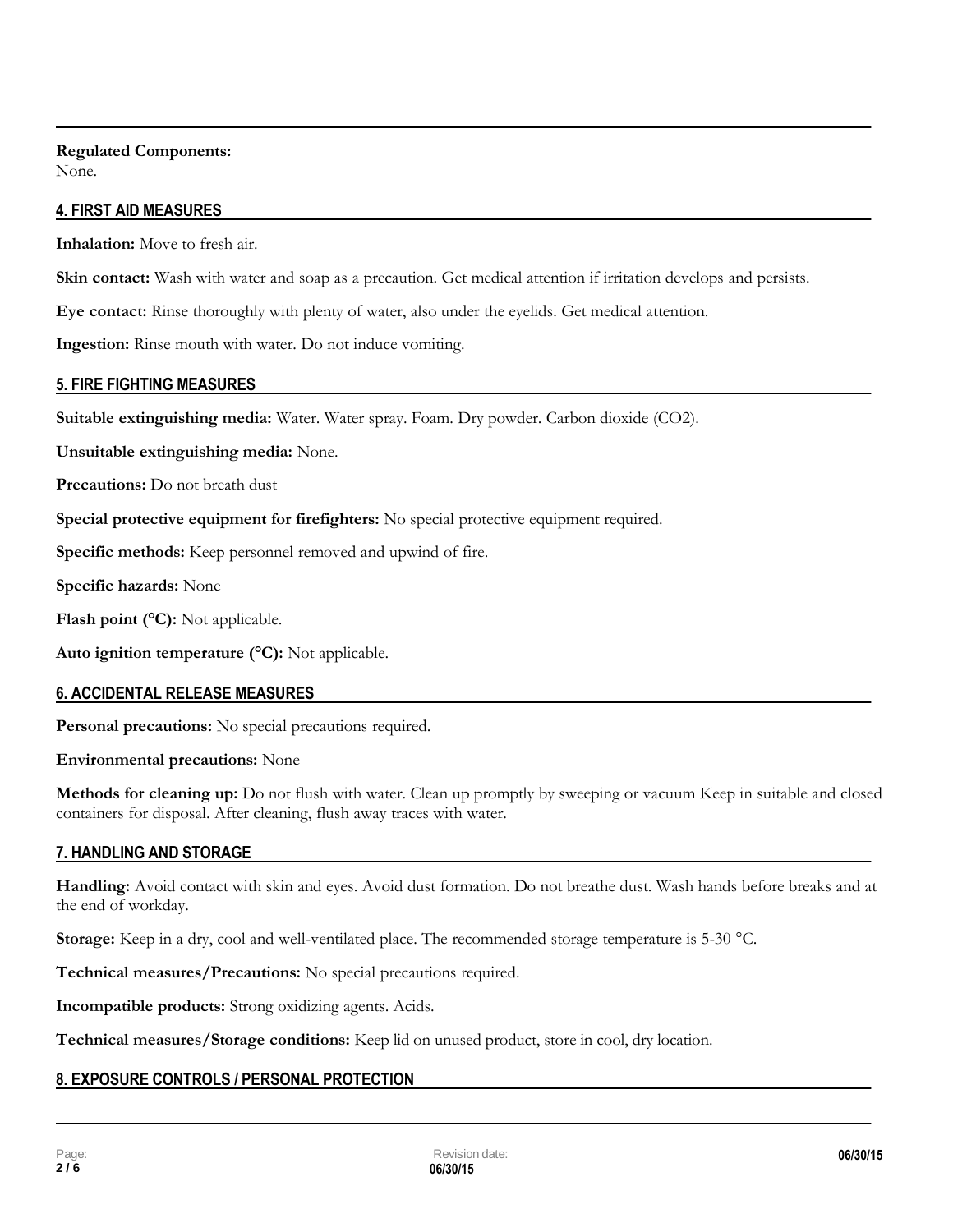### **Occupational Exposure Limits:** None.

**Engineering measures:** Use local exhaust if dusting occurs. Natural ventilation is adequate in absence of dusts.

## **Personal protective equipment:**

Respiratory protection: Dust safety masks are recommended where concentration of total dust is more than 10 mg/m<sup>3</sup>.

**Hand protection:** PVC or other plastic material gloves.

**Eye protection:** Safety glasses with side-shields. Do not wear contact lenses where this product is used.

**Skin and body protection:** Chemical resistant apron or protective suit if splashing or repeated contact with solution is likely.

**Hygiene measures:** Handle in accordance with good industrial hygiene and safety practice. Wash hands before breaks and at the end of workday.

## **9. PHYSICAL AND CHEMICAL PROPERTIES**

| Form:                           | Granular solid         |
|---------------------------------|------------------------|
| Color:                          | Grey                   |
| Odor:                           | None                   |
| pH:                             | $5 - 8$ @ $5$ $g/L$    |
| Melting point/range (°C):       | $>150^{\circ}$ C       |
| Flash point $(^{\circ}C)$ :     | Not applicable.        |
| Boiling point (°C):             | Not applicable         |
| Auto ignition temperature (°C): | Not applicable.        |
| Vapor pressure (mm Hg):         | Not applicable         |
| Approx. bulk density:           | 0.9                    |
| Viscosity (mPa.s):              | See Technical Bulletin |
| Water solubility:               | Soluble                |
| LogPow:                         | $-2$                   |

## **10. STABILITY AND REACTIVITY**

**Stability:** Stable. Hazardous polymerization does not occur.

**Materials to avoid:** Strong oxidizing agents. Strong acids. Oxidizing agents may cause exothermic reactions.

**Hazardous decomposition products:** None**.**

## **11. TOXICOLOGICAL INFORMATION**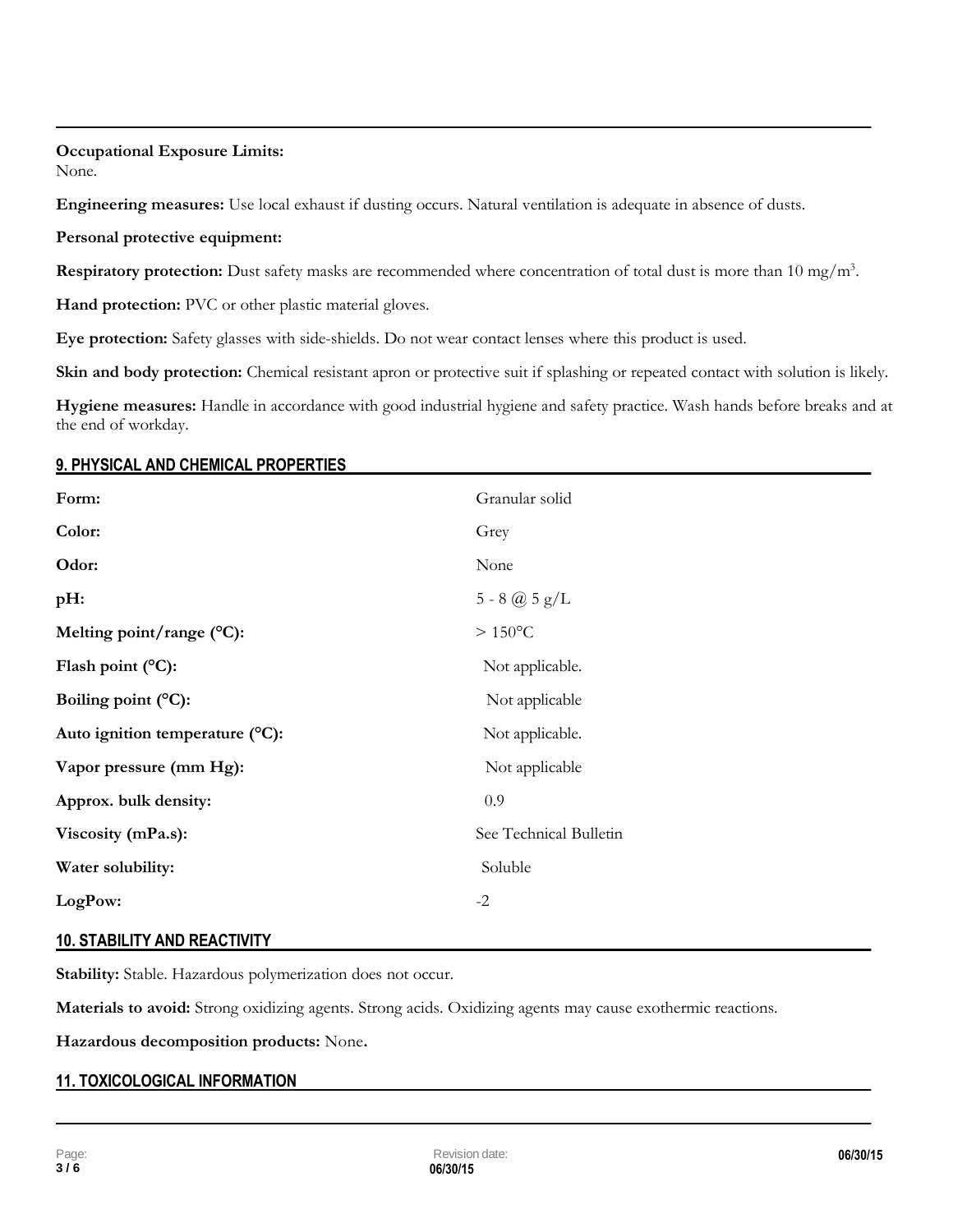# **Product Information Acute toxicity: Oral:** LD50/oral/rat > 10000 mg/kg **Dermal:** LD50/dermal/rat > 5000 mg/kg **Inhalation:** The product is not expected to be toxic by inhalation. **Irritation: Skin:** Not irritating. **Eyes:** Not irritating. **Sensitization:** Not sensitizing. **Mutagenicity:** Not mutagenic. **Carcinogenicity:** Not carcinogenic. **Reproductive effects:** Not toxic for reproduction. **Chronic toxicity:** No chronic effects.

## **12. ECOLOGICAL INFORMATION**

## **Product Information Aquatic toxicity: Toxicity to fish:** LC50/Danio rerio/96 hours > 100 mg/L (OECD 203) **Toxicity to daphnia:** EC50/Daphnia magna/48 hours > 100 mg/L (OECD 202) **Toxicity to algae:** IC50/Scenedesmus subspicatus/72 hours > 100 mg/L (OECD 201) **Environmental fate: Persistence and degradability:** Biodegradable over time. **Hydrolysis:** Does not hydrolyze. **Bioaccumulation:** Does not bioaccumulate. **LogPow:** -2 **LogKow:** Not determined.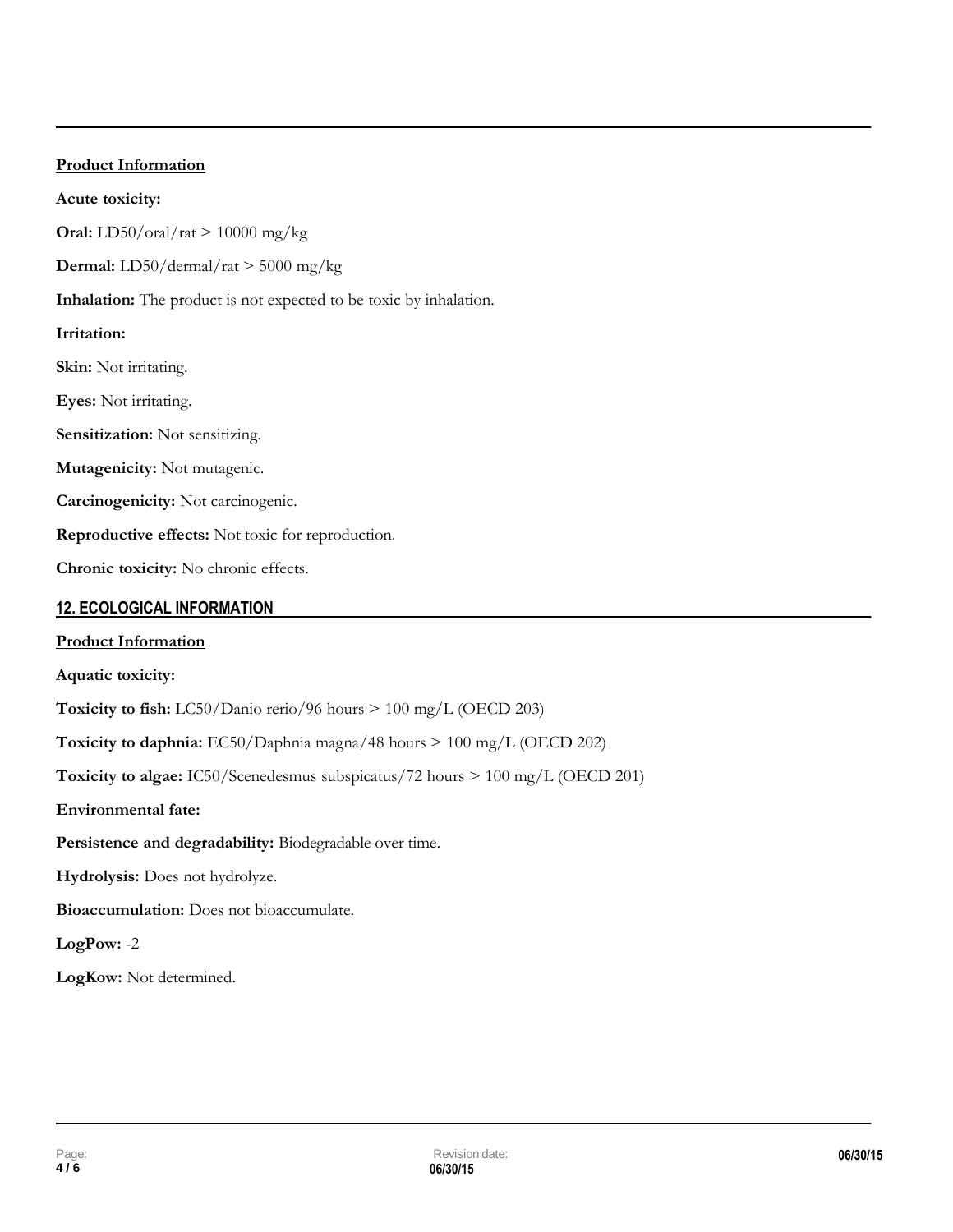## **13. DISPOSAL CONSIDERATIONS**

**Disposal:** Dispose of in accordance with local, state and federal regulations.

**Container:** Rinse empty containers with water and use the rinse water to prepare the working solution. Can be landfilled or incinerated, when in compliance with local, state and federal regulations.

### **14. TRANSPORT INFORMATION**

### **DOT:**

Not classified as dangerous in the meaning of DOT regulations.

### **IMDG/IMO:**

Not classified as dangerous in the meaning of IMO/IMDG regulations.

### **ICAO/IATA:**

Not classified as dangerous in the meaning of ICAO/IATA regulations.

### **15. REGULATORY INFORMATION**

#### **Product Information**

### **US SARA Reporting Requirements:** None.

**RCRA status :** Not RCRA hazardous.

**SARA (Section 311/312) hazard class:** Not concerned.

#### **International Inventories:**

**USA (TSCA):** All components of this product are either listed on the inventory or are exempt from listing.

**China (IECSC):** All components of this product are either listed on the inventory or are exempt from listing.

**European Union (REACH):** All components of this product have been registered or pre-registered with the European Chemicals Agency or are exempt from registration.

**Australia (AICS):** All components of this product are either listed on the inventory or are exempt from listing.

**Japan (ENCS):** All components of this product are either listed on the inventory or are exempt from listing.

**Korea (ECL):** Status not yet confirmed. For Research & Development purposes only.

**Philippines (PICCS):** Status not yet confirmed. For Research & Development purposes only

**Taiwan (CSNN):** All components of this product are either listed on the inventory or are exempt from listing.

**New Zealand (NZloC):** All components of this product are either listed on the inventory or are exempt from listing.

## **16. OTHER INFORMATION**